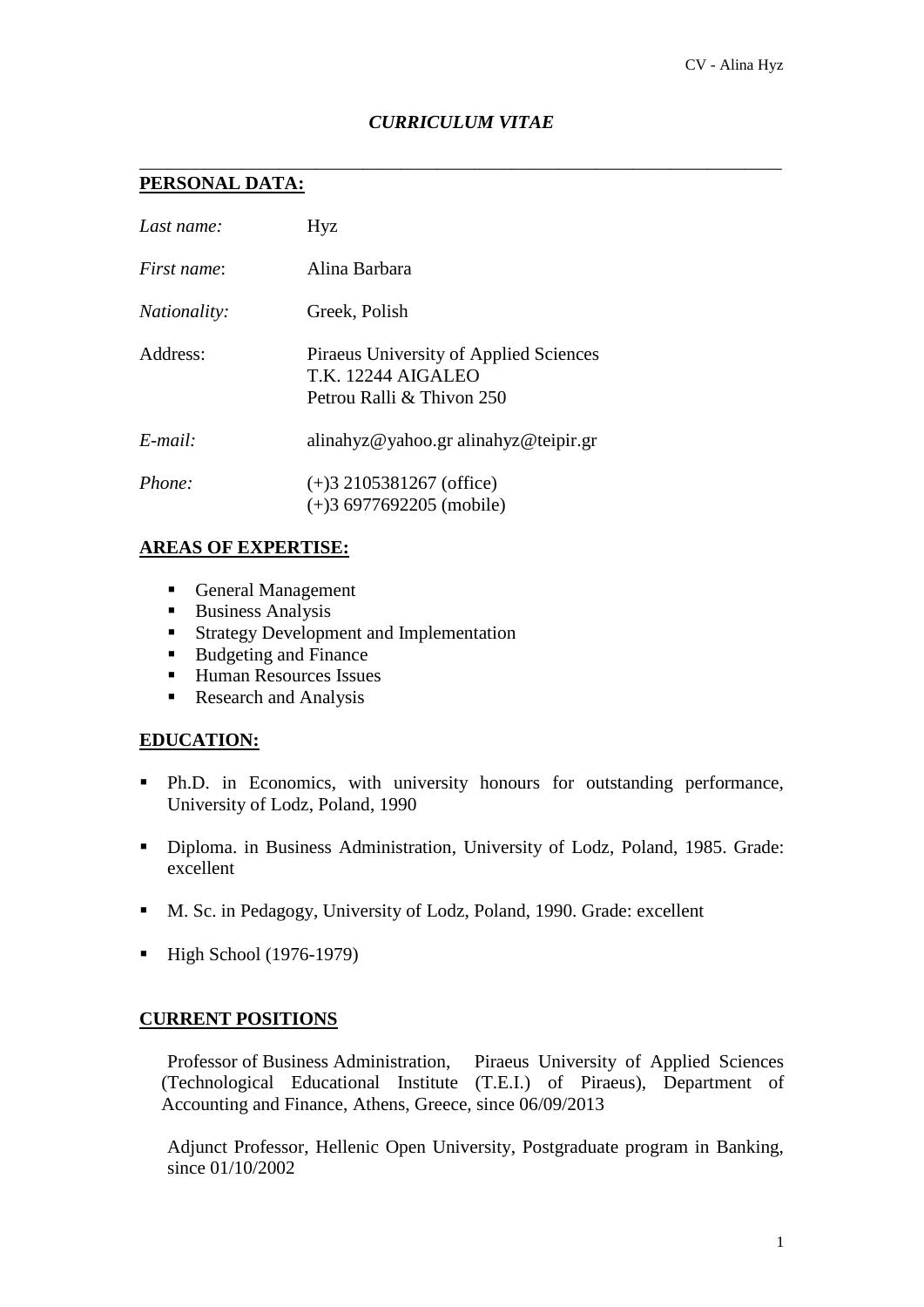#### **PAST ACADEMIC POSITIONS**

- 30/10/2007 06/09/2013 Professor of Business Administration, Technological Educational Institute (T.E.I.) of Epirus, Department of Accounting, Preveza, Greece
- 01/10/2009 30/6/2010 Adjunct Professor, Open University of Cyprus, Master of Business Administration
- 06/11/2003 30/10/2007 Associate Professor, Technological Educational Institute (T.E.I.) of Epirus, Department of Accounting, Preveza, Greece
- 10/03/2000 06/11/2003 Assistant Professor, Technological Educational Institute (T.E.I.) of Epirus, Department of Accounting, Preveza, Greece
- 25/9/1999 10/3/2000 Guest Scientist, Technological Educational Institute (T.E.I.) of Epirus, Department of Accounting, Preveza, Greece
- 25/9/1995 25/6/1999 Guest Scientist, Technological Educational Institute (T.E.I.) of Patras, Department of Accounting, Patra, Greece
- 29/9/1997 25/6/1999 Guest Scientist, Technological Educational Institute (T.E.I.) of Patras, Department of Business Administration, Patra, Greece
- 1/2/1995 30/6/1995 Research Fellow, European Parliament, Directorate General for Research, Luxembourg (Robert Schuman scholarship)
- 1/07/1990 31/08/1997 Assistant Professor, University of Lodz, Department of Economic Analysis, Lodz, Poland
- Academic year 1991-92 Research Fellow, University of Macedonia, Department of International and European Studies, Thessalonica, Greece (Scholarship of the Greek Ministry of Education)
- 1/10/1988 30/06/1990 Lecturer, University of Lodz, Department of Economic Analysis, Lodz, Poland

#### **RESEARCH / PROGRAMS EXPERIENCE:**

02/09/2014 - 30/09/2015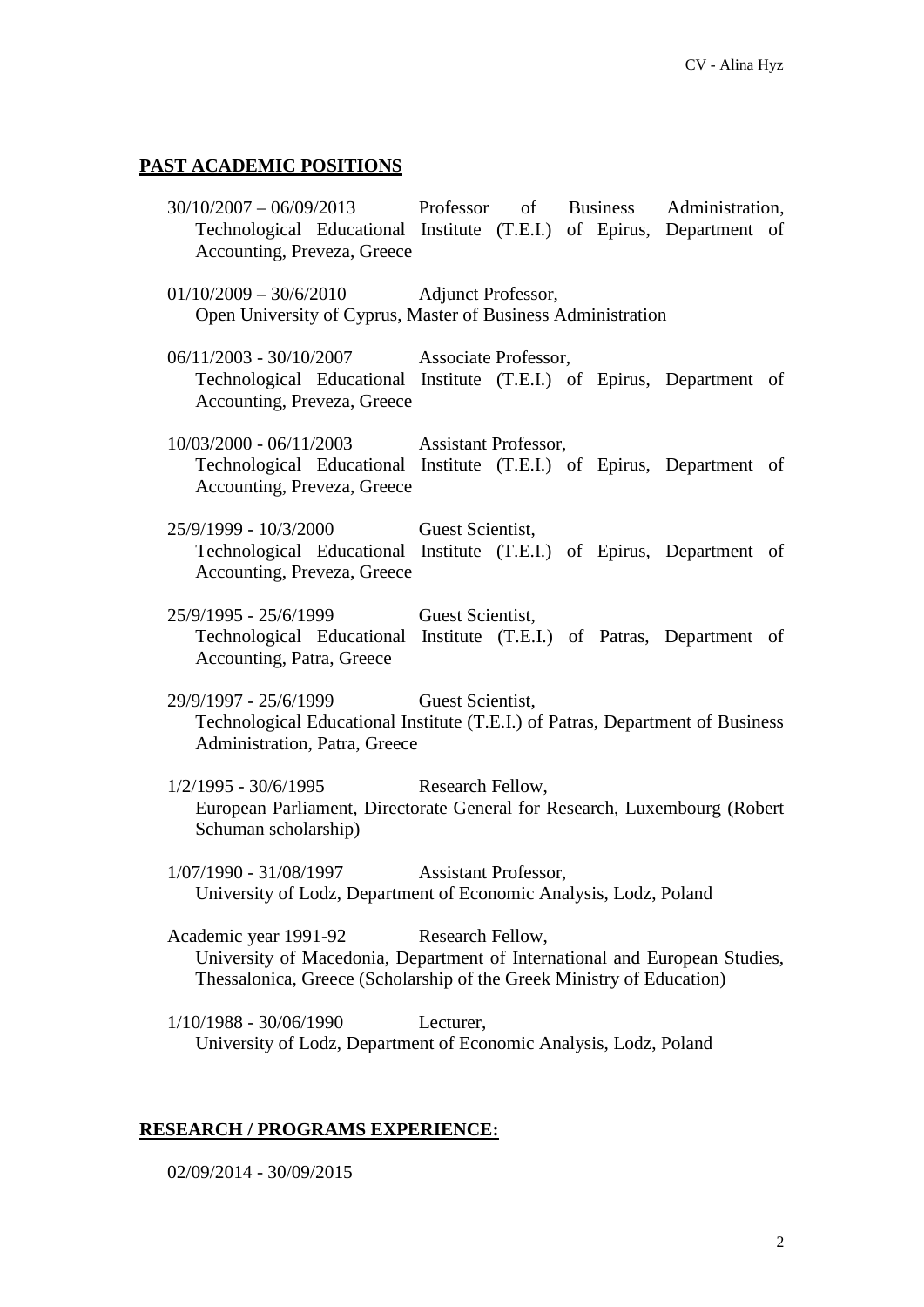"Innovation, Culture and Creativity for a New Economy - I.C.E., INTERREG Greece - Italy. Member of the main research team

24/4/2013 - 30/09/2013 Innovation and Entrepreneurship, T.E.I. of Epirus, Research subject: "Potential Entrepreneurs among Graduates of T.E.I. of Epirus". Financed by the European Union (75%) and Hellenic Ministry of Education (25%). Member of the main research team

6/10/2011 - 14/10/2014 "ARCHIMEDES", «Operations Research Techniques for inventory management (ORTIM)». Financed by the European Union (75%) and Hellenic Ministry of Education (25%). Member of the main research team.

1/12/2011 - 31/10/2013 Social Networks for Tourism Development (S.O.Net.T.O), INTERREG Greece - Italy, TEI of Epirus - UNIVERSITY OF FOGGIA - UNIVERSITY OF LECCE, Research subject " Tourism Infrastructure in the region of Epirus, Greece. Current State and Priorities for the Future". Member of the main research team

1/3/2011 - 30/06/2013 Center for Innovation and Entrepreneurship. Organization of Student's Innovation Business Plan Competition and Promotion for funding

15/06/2008 - 30/11/2008 Youth Entrepreneurship Observatory at T.E.I. of Epirus

01/10/2006 - 31/10/2008 INTERREG IIIA Greece – Italy, "Strategies to Support the Development of Sustainable Tourism", Member of the main research team

20/07/2007 - 28/02/2008 INTERREG IIIA Greece – Italy, "INNOVA - Innovation and Transfer Technology: Trends and Policies", Member of the main research team

04/2004 - 31/12/2007 «ARCHIMEDES», "The Economic and Social Assimilation of Immigrants in the Greek Countryside". Financed by the Hellenic Ministry of Education (25%) and the European Union (75%). Project leader.

04/2004 - 31/12/2007 «ARCHIMEDES». «Evaluation of the Influence of the Institutions of Higher Education on the Local and Regional Development». Financed by the European Union (75%) and Hellenic Ministry of Education (25%). Member of the main research team.

04/2004 - 31/12/2007 «ARCHIMEDES», «Logistics Management: Developing the Quantity Methods in the Inventory Management» Financed by the European Union (75%) and Hellenic Ministry of Education (25%). Member of the main research team

1/9/1999 - 28/2/2000 Research Programme: ¨Computer Simulation of the firm's activities¨ - Coordinator. Financed by the European Union (75%) and the Hellenic Ministry of Education (25%). Project leader.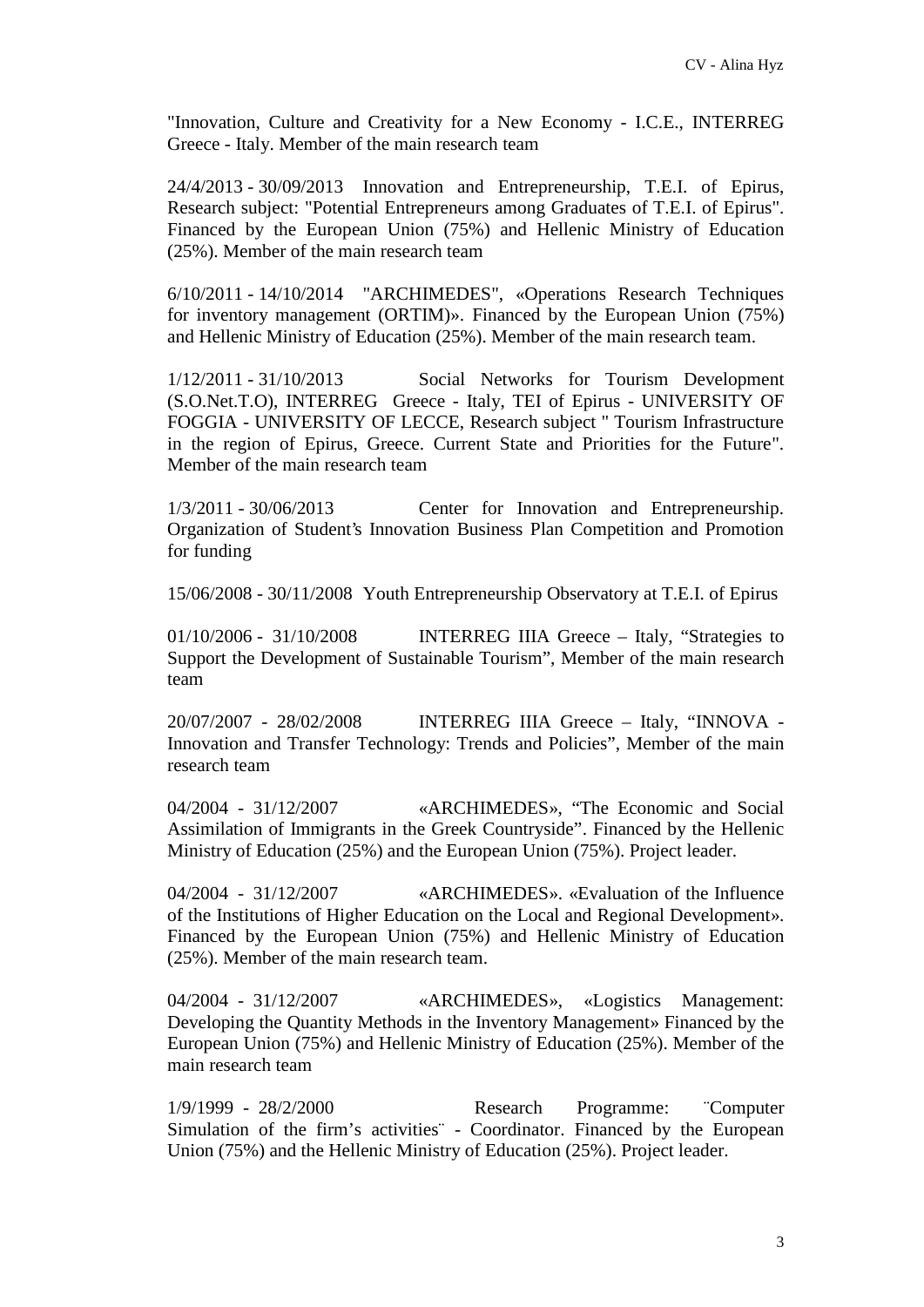1/9/2000 - 31/5/2001 Research Programme «Evaluation of the cost efficiency in central administrative services in the Technological Educational Institute of Epirus. Financed by the European Union (75%) and the Hellenic Ministry of Education (25%). Project leader.

1/5/00 - 30/09/2008 ¨Students' Practical Training, Department of Accounting¨ - Financed by the European Union (75%) and the Hellenic Ministry of Education (25%). Coordinator.

Academic year 1991-92 Research Programme: ¨Economic Transformation of Poland: Basic Problems and Opportunities¨, University of Macedonia, Department of International and European Economic Studies, Thessaloniki

1/2/95 - 30/4/95 ¨The situation of Agriculture in Poland. Perspectives in view of an E.U. Integration¨, European Parliament, Directorate General for Research, Department of Agriculture, Fishery and Forestry, Luxembourg

1/2/95 - 30/4/95 Research Programme: ¨ Regional Development Problems and Policies in the Baltic States, European Parliament, Directorate General for Research, Department of Regional Development, Luxembourg

| $03/01/85 - 30/09/85$<br>Association |             | Accounting Specialist, State                                           |         | Enterprises<br>$\langle$ Papier» |         |
|--------------------------------------|-------------|------------------------------------------------------------------------|---------|----------------------------------|---------|
| 11/04/85 -1 08/05/88<br>Industrial   | Enterprises | Specialist in Financial Planning and Analysis,<br>$\ddotsc$<br>Lodzkie | Fabryki | Mebli                            | $\cdot$ |

1/06/1990 - 01/09/1991 Specialist in Financial Analysis and Firm Valuation, Competition Development Centre Ltd. (Financial analyzes for the Ministry of Finance and the Ministry of Privatization in Poland)

### **ADMINISTRATIVE EXPERIENCE:**

10/10/2013 - 30/6/2015

Deputy Coordinator of Economic and Management Module in the B.Sc. programme in Accounting and Finance, Department of Accounting and Finance, Technological Educational Institute of Piraeus

21/02/2013 - 6/9/2013 Head of Department of Accounting, Technological Educational Institute of Epirus

21/02/2013 - 6/9/2013 Member of the Assembly of Technological Educational Institute of Epirus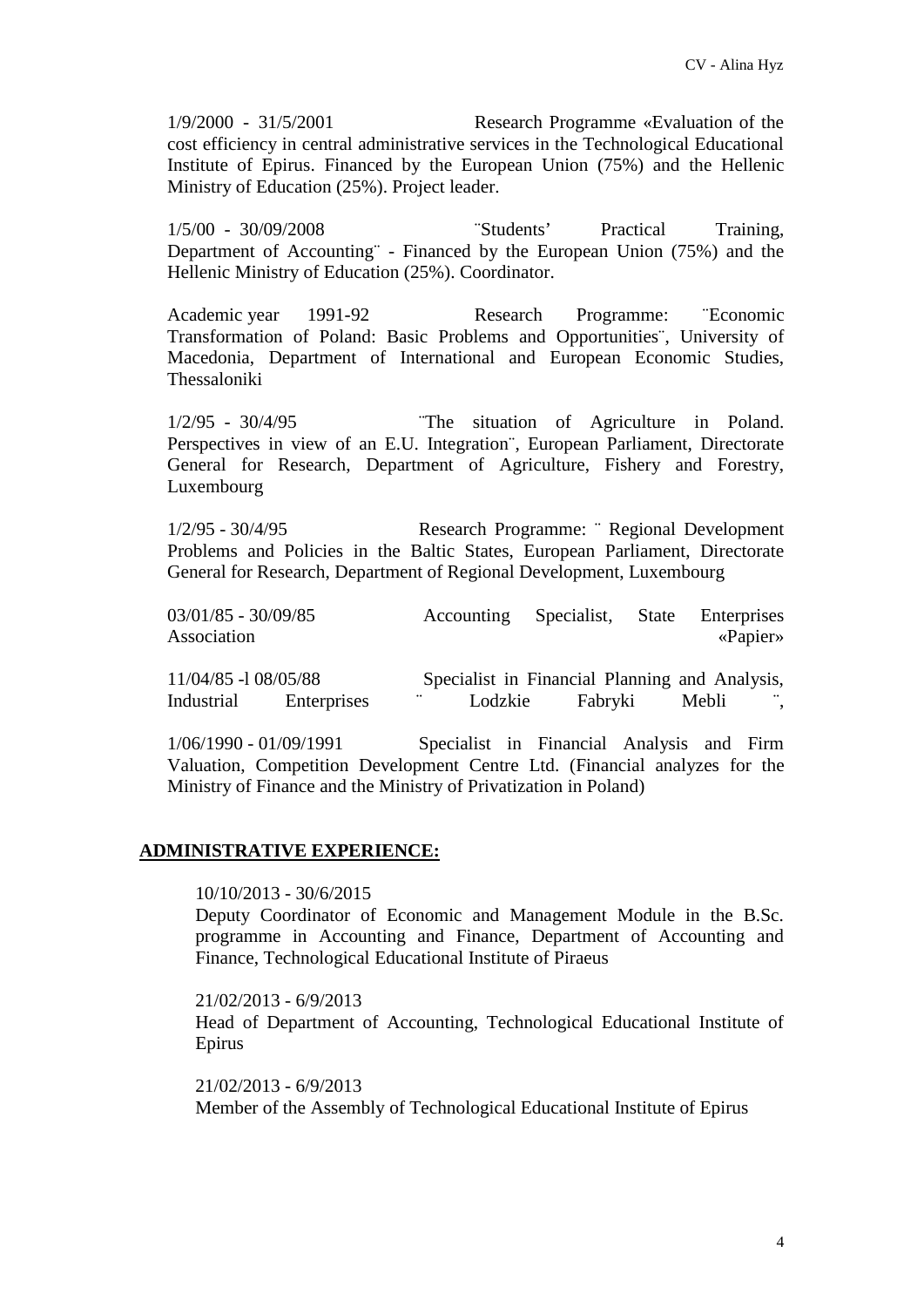01/2011 - 02/2013 Deputy Representative of the Department of Accounting in the Research and Education Committee of the Technological Educational Institute of Epirus

1/9/2007 - 20/02/2013 Coordinator of Economic and Management Module in the B.Sc. programme in Accounting, Department of Accounting, Technological Educational Institute of Epirus

17/10/2007 - 20/02/2013 Deputy Head of Department of Accounting, Technological Educational Institute of Epirus

27/10/2005 - 31/08/2007 Head of Department of Accounting, Technological Educational Institute of Epirus

09/2005 - 30/6/2008 Coordinator, Career Office of the Technological Educational Institute of Epirus, Branch of Preveza

25/09/2002 - 1/10/2005 Coordinator of Economic and Management Module in the B.Sc. programme in Accounting, Department of Accounting, Technological Educational Institute of Epirus

1/9/00 - 30/9/2008 Coordinator,"Students' Practical Training", Department of Accounting, Technological Educational Institute of Epirus

From 2005 - 31/08/2013 Head of Department of Economic Development, Technological Research Centre of Epirus

1/10/2005 - 1/10/2010 Founding Editor of the journal "Review of Economic Sciences"

04/07/2002 - 30/09/2003 Coordinator of the programme ERASMUS/SOCRATES of the Technological Educational Institute of Epirus

02/03/2005 - 30/09/2003 Member of the Research and Education Committee of the Technological Educational Institute of Epirus

 $\geq 18/07/2006 - 31/08/2012$  Member of the Scientific Advisory Council of the Study Programmes of the Technological Educational Institute of Epirus

### **SCHOLARSHIPS & AWARDS**

| Scholarship of the Polish Ministry of Education |         |
|-------------------------------------------------|---------|
| University of Lodz Dissertation Fellowship      | 1989-90 |

Fellowship of the Greek Ministry of Education Postdoctoral Research, University of Macedonia, Department of International and European Economic Studies, Thessaloniki, Greece 1991-92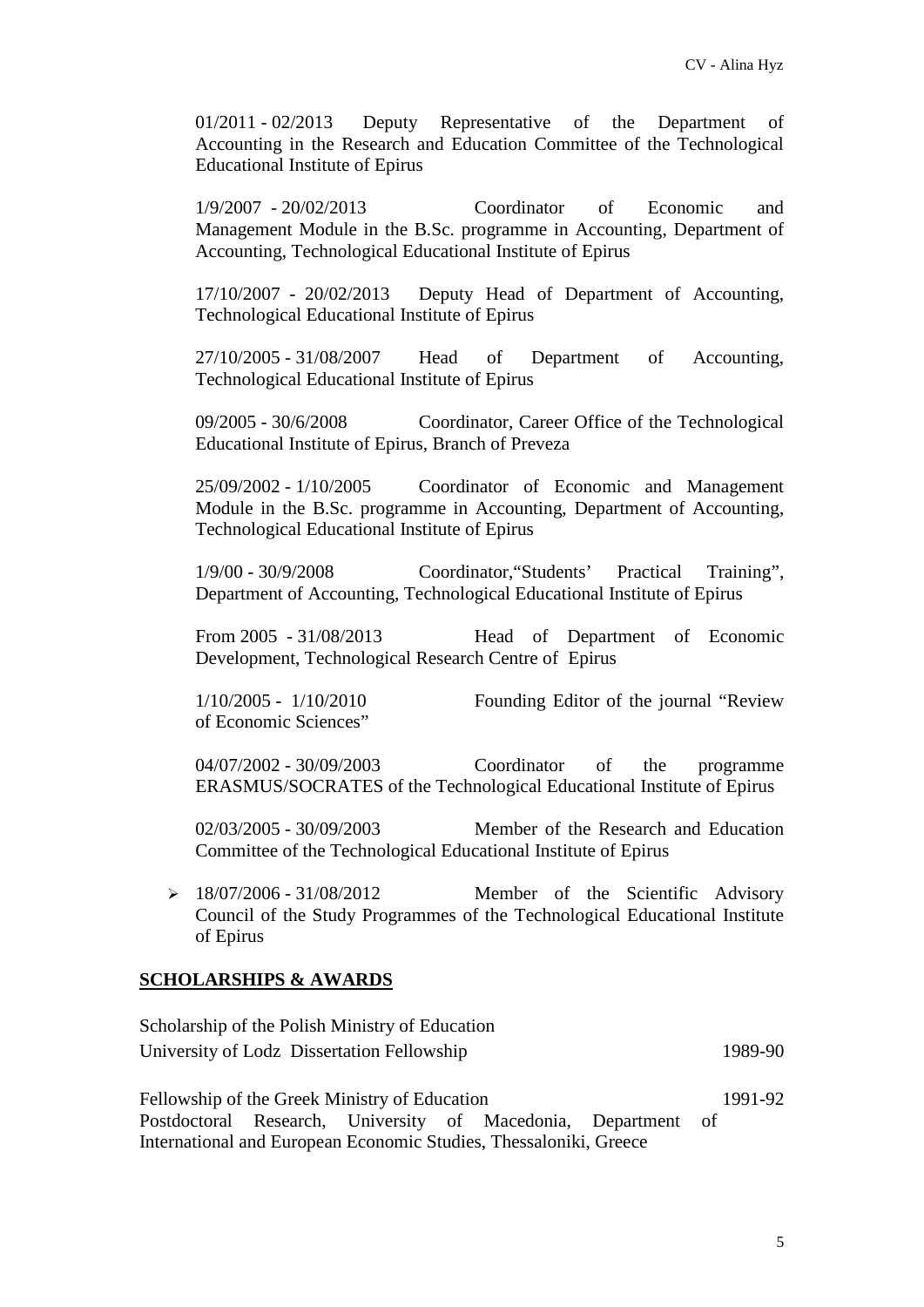| Robert Schuman Scholarship, Directorate General for Research, European |      |
|------------------------------------------------------------------------|------|
| Parliament, Luxembourg                                                 | 1995 |
|                                                                        |      |
| Listed in the database "Polish Scientists Abroad"                      |      |
|                                                                        |      |
| Award of the Piraeus Bank for outstanding teaching staff               | 2006 |

### **LANGUAGES:**

- Mother tongue: Polish
- Fluent: 1. Greek (Certificate of the Aristotelian University of Thessaloniki, School of Philosophy, 16-06-1992)
	- 2. Russian (Certificate of the Institute of Alexander Pushkin, Moscow (04-08-1995) and Certificate of the Institute of Balkan Studies, Thessaloniki, Greece - 12-01-1996)
	- 3. English

### **CONFERENCE PARTICIPATION AND ORGANIZATION**

Member of Scientific Committee

- $\geq$  1st International Conference of Cultural and Digital Tourism, International Association of Cultural and Digital Tourism (IACuDiT), 30/5-1/6/2014
- International Conference on Applied Economics (ICOAE), 2013, 27-29 June 2013, Istanbul, Turkey
- 4th International Conference, Financial Innovations, 2013, September, School of Banking, Gdansk, Poland
- International Conference, New Trends in Management and Marketing, Gdansk School of Banking, Enterprise Europe Network, European Commission, Gdansk, Poland, 19-20 September 2013
- International Conference on Applied Economics (ICOAE), 2013, 27-29 June 2013, Istanbul, Turkey
- 3rd International Conference, Quantitative and Qualitative Methodologies in the Economic and Administrative Sciences, Q.M.E.A.S. 13), TEI of Athens, 23- 24/5/2013
- University of Lodz (Poland), TEI of Epirus (Greece), Global Aspects of Crisis in Eurozone, 12-13 November 2012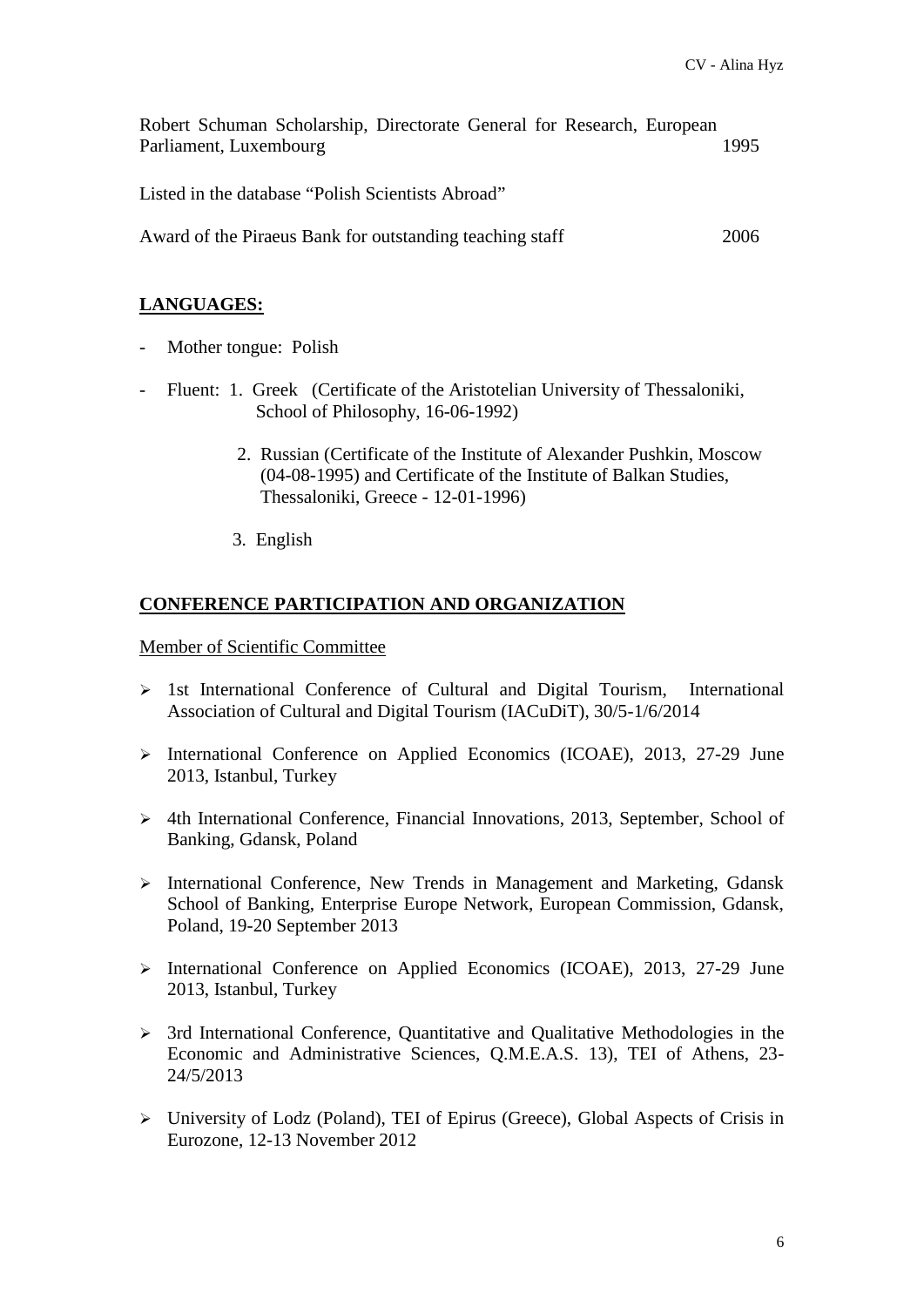- > Fundrising and Project Management for Tourism and ICT, International School, Lecce, 24-27/10/2012
- International Conference on Applied Economics 2012 (ICOAE 2012) 28 to 30 June 2012, Uppsala, Sweden, Organised by: Department of Economics, Swedish University of Agricultural Sciences and Department of International Trade, Technological Institute (TEI) of Western Macedonia
- 4nd International Conference *«Entrepreneurship in the Global Environment. New Challenges after the Crisist»,* Technological Educational Institute of Epirus, University of Lodz, Hellenic Open University, Preveza, Greece, 13-14 October 2011
- International Conference on Applied Economics 2011 (ICOAE 2011) 25 to 27 August 2011, Perugia, Italy, Organised by: Department of Economics and Food Sciences, University of Perugia; Department of International Trade, Technological Institute (TEI) of Western Macedonia
- University of Lodz (Poland), TEI of Epirus (Greece), Great Britain, Sweden and Poland in the Euro Area? – comparative analysis. The Mechanism of Functioning of the EMU, 15-16 November 2010
- International Conference on Applied Economics 2010 (ICOAE 2010) 26 to 28 August 2010, Athens, Greece, Organised by: Department of Economics, University of Athens; Department of International Trade, Technological Institute (TEI) of Western Macedonia
- International Conference of Applied Economics, Department of International Trade, Kastoria, T.E.I. of West Macedonia, May 2009
- 1 st International Conference «Education, Development and Production"**,** Amfissa, Greece, 17-18 of April 2008, Technological Educational Institute of Lamia, Aristotelian University of Thessaloniki, Democritus University of Thrace and the Institute of Tourism Analysis and Researches
- International Conference of Applied Economics, Department of International Trade, Kastoria, TEI of West Macedonia, May 2008
- $\geq 19^{th}$  Conference of Hellenic Operational Researches Association, O. R. in Supply Chain Management, University of Ioannina, TEI of Epirus, 21-23 June 2007
- 3 rd International Conference *«Education and Economic Development»,* Technological Educational Institute of Epirus, Preveza, Greece, 25-26 May 2006
- $\geq 2^{nd}$  International Conference "Enlarged Europe and Regional Disparities", Technological Educational Institute of Epirus, Preveza, Greece, 3-4 June 2004 *(Chairman of the Scientific Committee)*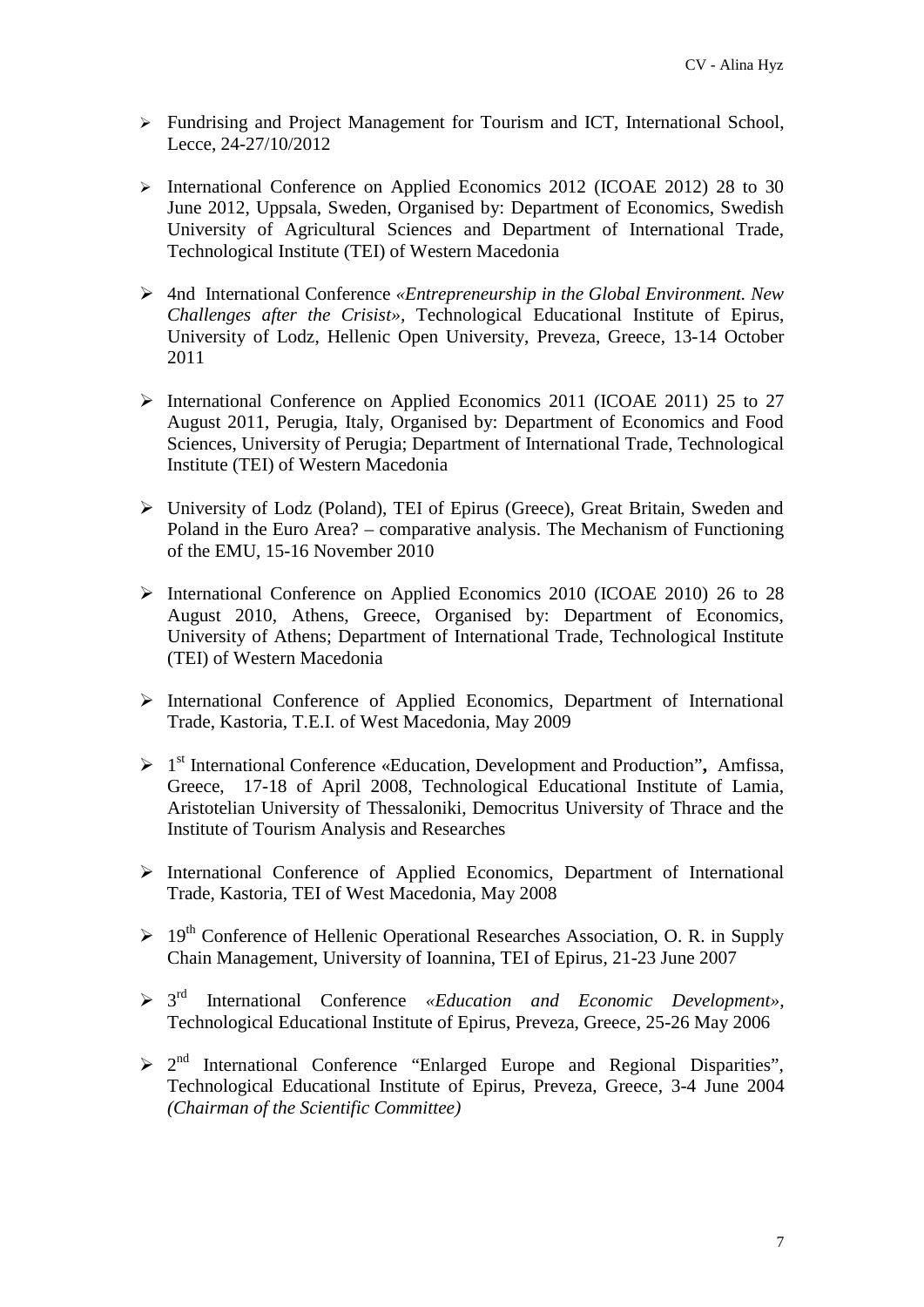> 1<sup>st</sup> International Conference "Prospects of Development of the Less Developed Regions of Europe*¨,* Technological Educational Institute of Epirus, Preveza, 24-25 May 2001

### Discussant and Sessions Chair

- $> 12<sup>th</sup>$  Annual Conference of the Hellenic Finance & Accounting Association (H.F.A.A.) University of Macedonia, December 13-14, 2013
- University of Live Sciences, Warsaw, Poland 19-10-2012, Global Problems of Agriculture
- Advances in Business-Related Scientific Research Conference 2010 (ABSRC 2010), Olbia, Sardinia, Italy, on September 8 - 10, 2010
- Annual London Business Research Conference, Imperial College, London, UK, Sponsored by World Business Institute, Journal of Business and Policy Research, International Review of Business Research Papers , Global Economy and Finance Journal, Global Journal of Management 12, 13 & 14 July 2010, Title of accepted paper "Small and Medium Enterprises (SMEs) in Greece - barriers in access to Banking Services. Empirical Investigation"
- > 6<sup>th</sup> International Strategic Management Conference, Beykent University, Turkey, St. Petersburg –Russia, July 8-10, 2010. Title of accepted paper "Technological Specialization and the International Competitive Position of the European Union's Enterprises"
- $\geq$  2009 International Conference on Financial Theory and Engineering (ICFTE) 2009), Dubai, UAE, December 28-30, 2009
- $\geq 2^{nd}$  International Conference on Business and Management Education, 17-20 November 2008, Bangkok 2008
- $\triangleright$  Business & Economics Society International, 2007 Conference, Antibes French Riviera/ France, July 16-20, 2007
- $> 10<sup>th</sup>$  Annual Meeting of the American Association of Behavioral and Social Sciences, Nevada, USA, 7-8 February 2007
- $\geq 46$ <sup>th</sup> Congress of the European Regional Science Association (ERSA), "Enlargement, Southern Europe and the Mediterranean, Volos, Greece, University of Thessaly – Department of Planning and Regional Development and the Greek Section of ERSA, August  $30^{th}$  – September  $3^{rd}$ , 2006
- XXIV International Conference, *"Education without Boundaries*", International Council for Innovation in Higher Education, Panama City, Panama, June 25-26, 2006
- > 8<sup>th</sup> Conference of the Economic History Society, Kalamata, 17-19 of March 2006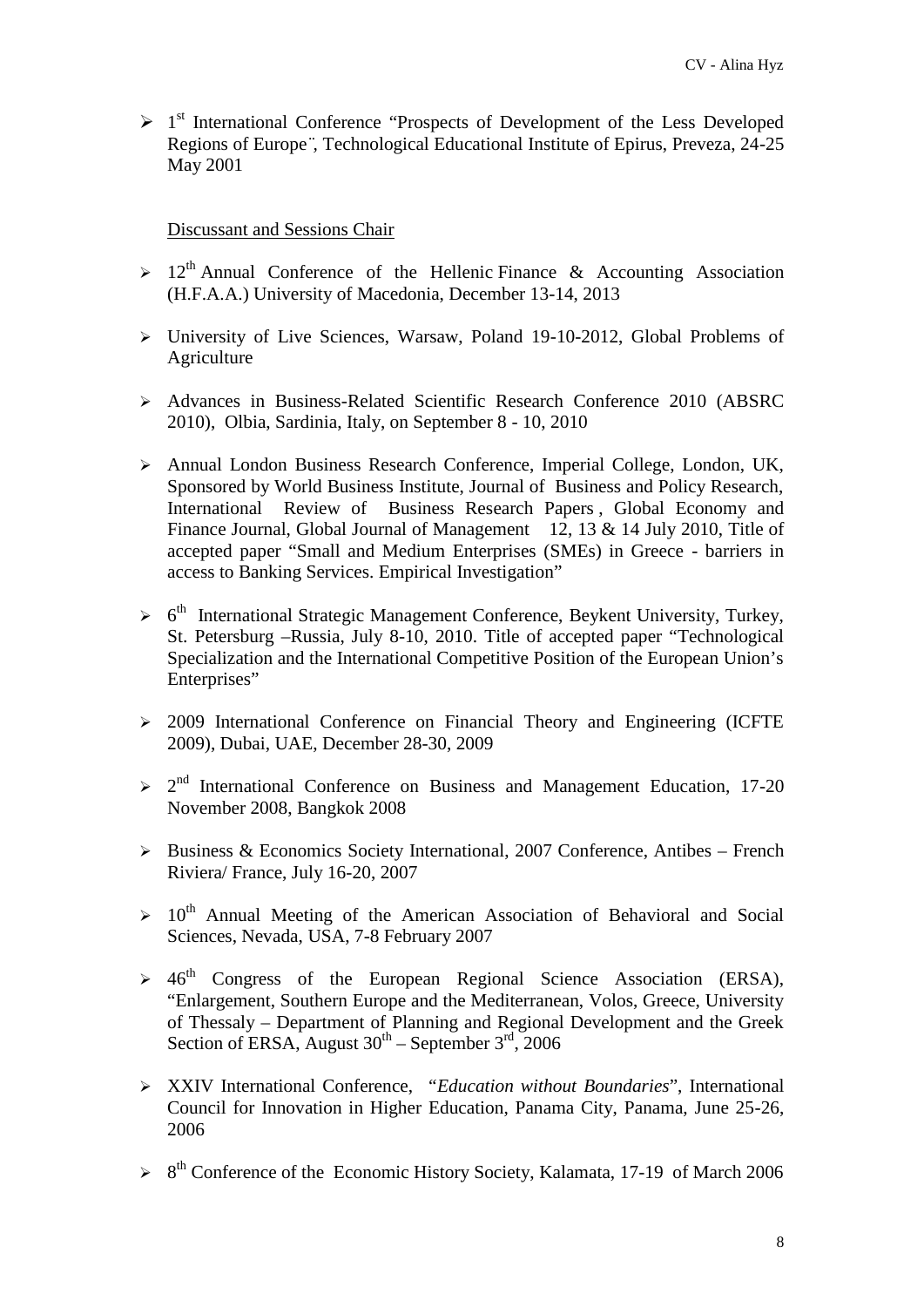- > 1<sup>st</sup> Conference "Development Strategy of the Preveza Prefecture", Preveza Prefecture, 2005
- International Conference, *Poland on the European Market. World Economy in XXI century*, University of Lodz, Poland, 24-25 October 2005
- *"Economic and Financial Issues in an Enlarged Europe",* 4 th Annual Meeting of the European Economics and Finance Society, May 19-22, 2005, Coimbra, Portugal
- *Integration Processes in the World Economy. Poland in the European Union*, 5th International Conference, University of Lodz, Poland, 27-28 October 2003
- *Education and Networks*, Congress of the Department of Teleinformatics, Technological Educational Institute of Epirus, 14 December 2005
- $\triangleright$  International Scientific Congress «The Role of Language Skills in Multicultural Enterprise Communication», Igoumenitsa, 8 June 2004
- > Scientific Conference «Less Favored Regions and Development Strategy", Aegean University, 2003
- *Globalization and Greek Economy*, 7th Greek Conference of the Greek Economic History Society, Patra, 2002
- *Risorse endogene e Sviluppo Locale nel Mezzogiorno globalizzato*, Universita degli Studi della Basilicata, Potenza – Napoli, Italy 2002
- *¨Liberalization of Poland´s Economic Relations with World´s Economy,*University of Lodz, International Trade and Finance Department, Lodz, Poland, 2001
- International Conference *«Polish membership in the European Union*», University of Lodz, Poland, 26-27 October 1999
- *¨Luxembourg Model Slovenian Parliament¨,* Institute of European and International Studies of Luxembourg, Luxembourg, 1995
- *¨Germany and its neighbours – concerns and expectations*¨, European Academy, Berlin, 1995
- *¨*Bank Evaluation of the firm's efficiency and the rules of the bank financing», Polish Economic Chamber, 1987

Member of Organizing Committee

 4nd International Conference *«Entrepreneurship in the Global Environment. New Challenges after the Crisist»,* Technological Educational Institute of Epirus, University of Lodz, Hellenic Open University, Preveza, Greece, 13-14 October 2011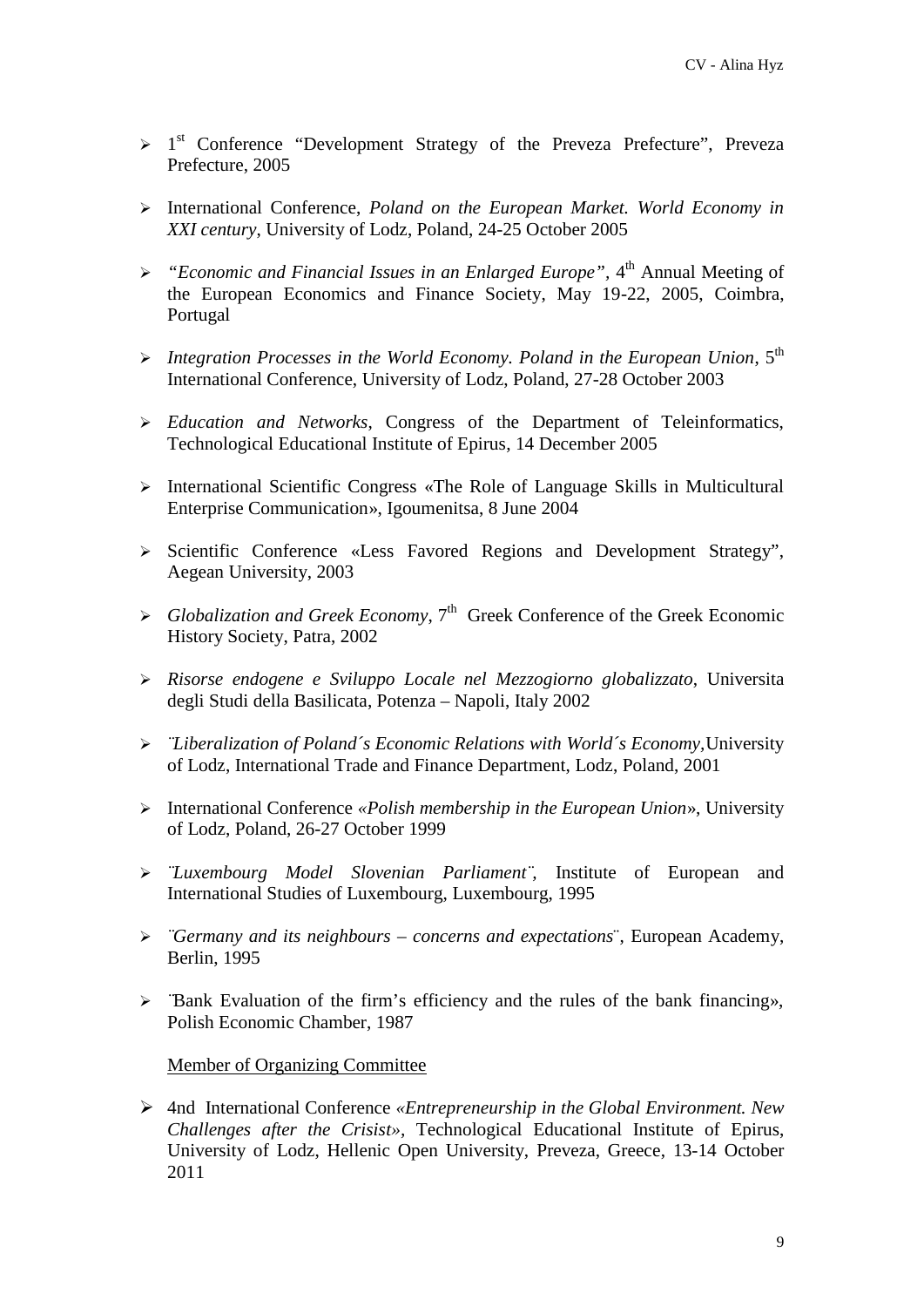- 3 rd International Conference *«Education and Economic Development»,* Technological Educational Institute of Epirus, Preveza, Greece, 25-26 May 2006
- $\triangleright$  "Development Tendencies of Polish Industry: Structural Changes and Technology Transfer¨, University of Lodz and Ministry of Industry, Lodz, Poland, 1989,

### **EDITORIAL POSITIONS AND REFEREEING SERVICE:**

"*Review of Economic Sciences"*, Editor and Member of the Editorial Board. The Review of Economic Sciences is indexed in Journal of Economic Literature (Econlit Data Base)

«*Journal of Finance and Informatics»*, Editorial Board

*«Applied Research Review", Editorial Board*

*"Journal of Business Management"(Reviewer)*

"*Management Insight"*, Scientific Committee

*«Management Convergence*", Scientific Committee

"*Problems of World Agriculture*", Scientific Committee

"*Central European Review of Economics & Finance*", Scientific Board

*European Journal of Training and Development*, Referee

## **LIST OF PUBLICATIONS:**

#### **THESIS**

- 1. The evaluation of the productions links in the multi-division firm as the determinant of the corporate level consolidation", Ph. D. Thesis, University of Lodz, Poland 1990, pp. 1-323, in Polish
- 2. Profit maximization as a firm's goal, Diploma Thesis, University of Lodz, Poland, 1985, pp. 1-145, in Polish

### **PAPERS PUBLISHED IN REFEREED JOURNALS**

*On Modification of Intra-Combine Solutions in Economic Calculus*, Finance, No 9 (1986): 34-41, in Polish

*Costs as a criteria and measure of the evaluation of the firm's efficiency*, in: «Bank Evaluation of the firm's efficiency and the rules of the banking financing», Polish Economic Chamber, (1987): 1-23, in Polish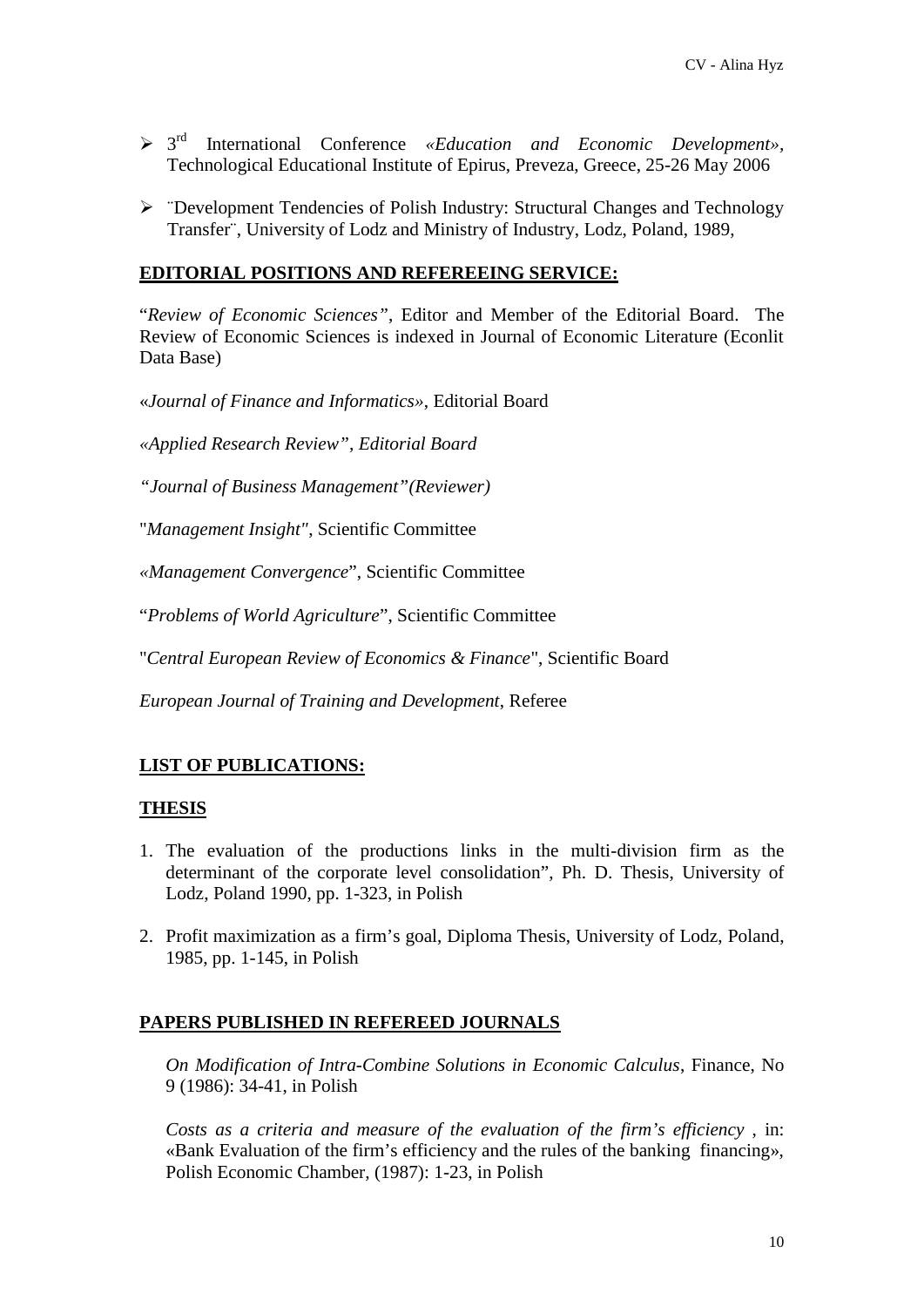*The Plant Participation in the Multiplant Enterprise' Profit*, Finance, No 10 (1988):. 11-19, in Polish

*Implementation of the plant's production relations in breakeven point analyse*, in: «Structural Changes in Polish Industry», University of Lodz,, Lodz , (1989): 217- 231, in Polish

*Using the transfer prices system in the process of firm's integration,* Applied Research Review of the Economic Academy of Katowice, (1990): 159-173, in Polish

*The Influence of European Union on the structural changes of Greek economy,* (with Gikas, G.), International Affairs, No 5 (1990),. 111-116, in Polish

Financial Leverage, Acta Universitatis Lodzenis, Folia Oiconomica 122, (1992): 37-54, in Polish

*Interest Rates, Money Supply and the Public Sector's Deficits,* (with Gikas, G.), Bank i Kredyt, volume 2, (1993): 18-22, in Polish.

*Household's Savings*, Bank Kredyt, (with Gikas, G.),, No 7 (1993): 30-33, in Polish

*The Influence of Financial Leverage on the cost of firm's capital* (with Gikas, G.), Bank redyt, No 1-2, (1994): 65-69, in Polish

*Economic Transformation of Poland: Basic Problems and Opportunities* (with Gikas, G.), Applied Research Review, Journal of the Technological Educational Institute of Piraeus, Vol. II, No. I (1995):. 187-200, in English

*Regional Development Problems and Policies in the Baltic States*, European Parliament, Directorate General for Research, Regional Policy Series, PE 165.215, Luxemburg, (1995):. 1-74

*The situation of Agriculture in Poland. Perspectives in view of an E.U. Integration,* European Parliament, Directorate General for Research, Agriculture, Fisheries, Forestry Series, Kod W-21, PE 165.231, Luxemburg, (1995): 1-103, in English (translated in German and French and published by the European Parliament: La situation de l'Agriculture en Pologne».

*Flexible Forms of Employment*, Gospodarka Narodowa, No 7-8 (1997):.37-45, in Polish

*Risk in Investment Appraisal*, (with Gikas, G.), Studia Kupieckie, Zarzadzanie- Marketing-Finanse, 2/2000(6):. 57-69, in English

*Theoretical Approaches to International Economic Interdependence* (with Gikas, G.), Archives of Economic History, Tom  $\cdot$  Volume 1, January - June, (2001): 157-173, in Greek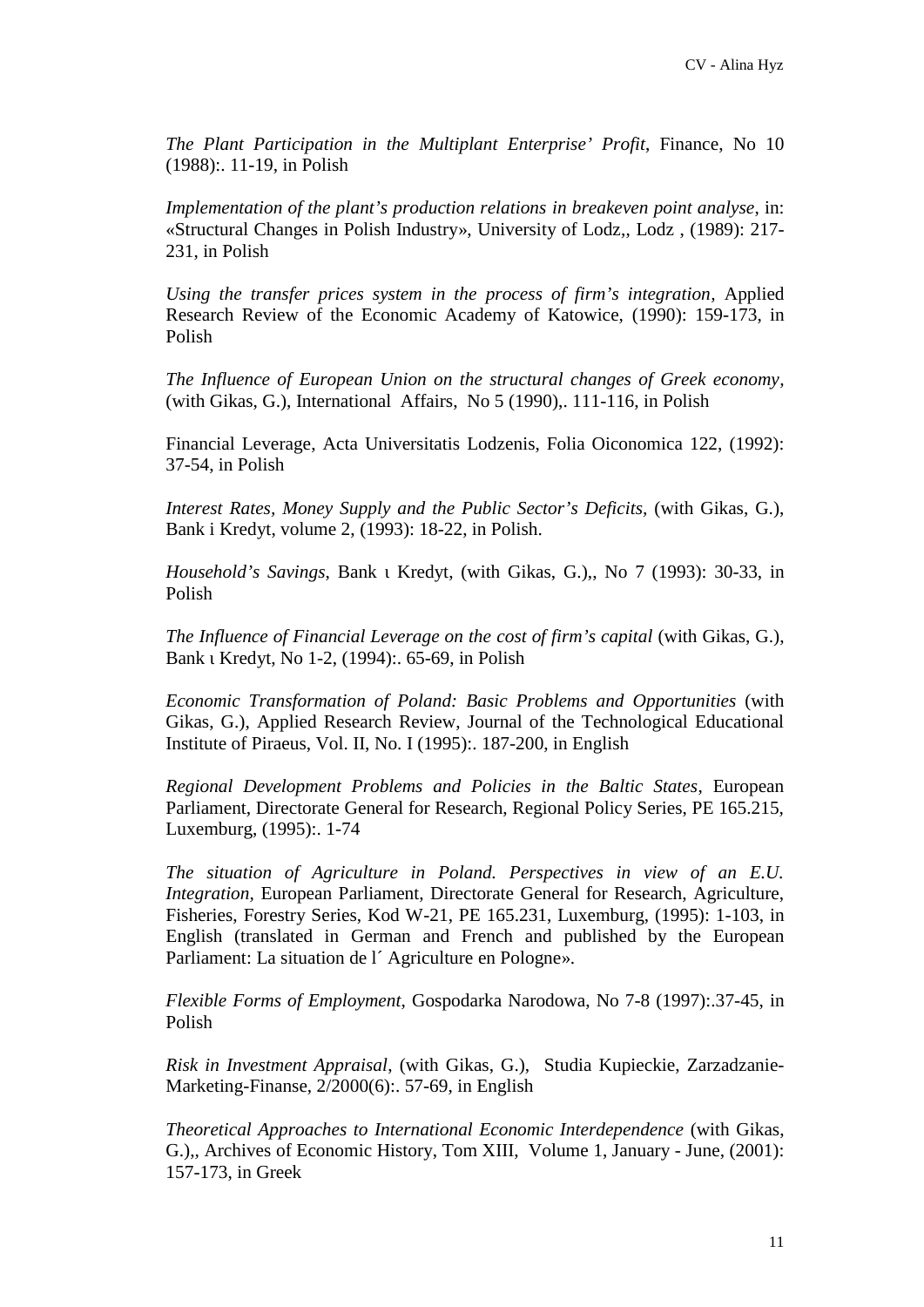*The Evaluation of University's Teaching Staff*, (with Gikas, G.), Scientific Yearbook. Essays in honour of professor Litsa Nicolaou- Smokoviti, University of Piraeus, Piraeus, (2002): 1951-1958, in Greek

*Book Review: George Soros, The Crisis of Global Capitalism: Open Society Endangered,* Review of Economic Sciences, Volume 2, (2002): 146-149, in Greek

*The Role of Human Knowledge in the Development and Competitiveness of the Region* (with Gikas, G.),, Archives of Economic History, Special Edition, (2004): 117-134, in Greek

*The Role of the R&TA in the Regional Development"*, (with Gikas, G.), Management and Economics, 1. Autumn 2004, (2004): 25-42, in Greek

*"The Influence of the Interregional Migration on the Regional Economic Development"* (with Gikas, G. and ., Zafiropoulou, A.),*,* Journal of Finance and Informatics, No 1, (2005): 64-75, in English

*Human Capital as the main factor of Evolution and Trends of Regional Development – Case of Greece* (with Gikas, G.),, The International Journal of Innovative Higher Education, Vol. 20, June 2007, : 34-42

*The Development of Entrepreneurship and Small Business in Poland,* Festschrift in honour of professor Maria Negreponti – Delivani, University of Macedonia, Economic and Social Sciences, Thessaloniki, (2006):. 37-61, in English

Immigrants and Segmented Local Labour Markes in the Greek Countryside (with Pappas, K.), Archives of Economic History, Special Edition of the Greek Economic History Society's Papers of Kalamata Congress (2007) – Vol., pp. 93-105

*Human Capital and Local Economic Competitiveness*, (with Gikas, G.), Archives of Economic History, Special Edition of the Greek Economic History Society's Papers of Kalamata Congress , Vol. , (2006): 159-173, in Greek

*Book Review: Naxakis, X., Hletsos, M., Alternative Approaches to Development,* Review of Economic Sciences, No 14 (2008): 183-186, in Greek

*Research and Technological Development as the Determinant Factor of Regional Competitiveness,* in: Gikas, G., Hyz, ., «The Role of Universities in the Local and Regional Development», Sbilias Editions, (2007): 11-35, in Greek

The Impact of Migration on the Greek Economy, (with Gikas, G.), Tenth Annual Meeting of the American Association of Behavioural and Social Sciences (AABSS), 8-9 February, The University of Tampa, Nevada, USA (2007)

Higher Educational Institutions and Regional Development, (with Gikas, G.), Global Business & Economics Review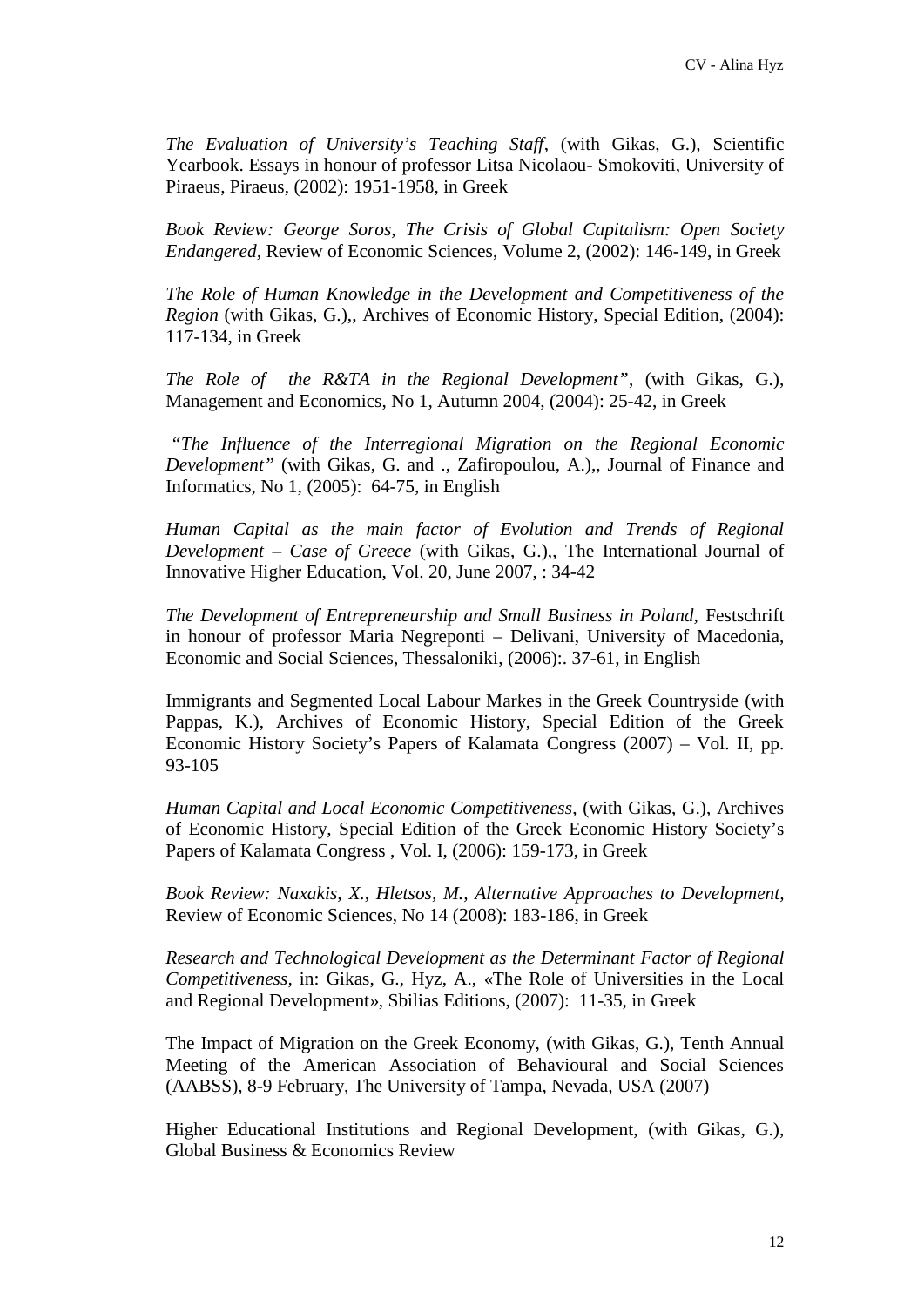The Development Role of Higher Education at Topic and Regional Level, (with Gikas, G.), Sbilias Edition (2007) (in Greek)

*Book Review: George Soros., The New Paradigm for Financial Markets: The Credit Crisis of 2008 and What it Means,* Review of Economic Sciences, No 15, (2009): 205-207, in Greek

Migrations in the globalization era, Review of Economic Sciences, No 16, (2009): 7-23, in English

Consolidation Process in Polish Banking Sector – Cultural Aspects, Review of Economic Sciences, Discussion Papers (2009)

Employee's Satisfaction as criteria of job's motivation – case of banking sector, Review of Economic Sciences, Discussion Papers (2009)

Job Satisfaction and Employee Performance of Greek Banking Staff: An Empirical Investigation, Acta Univesitatis Lodziensis. Folia Oeconomica 239 (2010)

Technology Market in the European Union, International Business Research, July, Vol.3, No 3, July 2010

Job Satisfaction and Employee Performance of Greek Banking Staff: AN Empirical Investigation, Acta Universitatis Lodziensis, Folia Oeconomica 239, 2010

"Small and Medium Enterprises (SMEs) in Greece - barriers in access to Banking Services. Empirical Investigation" , "International Journal of Management and Technology (IJMT), Vol.1, 2010

Issues in Consolidation and Competition: Case of Polish Banking Sector, International Journal of Humanities and Social Science, Vol. 1, No 8, July 2011

Education and regional Development – the case of Greece, Studia Ekonomiczne I Regionalne. Economic and Regional Studies, ISSN 2083-3725, Volume IV, Issue 1, Year 2011: 47-55

Implementation of a matrix organization structure and performance: The Case of Greek firms, (with Sdrolias, L., Mantzaris, G.), Conference Proceedings, 4<sup>th</sup> International Conference "Entrepreneurship in the Global Environment: New Challenges in the Post-Crisis Era", (2011)

 $\mu$  4 ου Διεθνούς Επιστημονικού Συνεδρίου με τίτλο ¨*«Entrepreneurship in the Global Environment: New Challenges in the Post- Crisis Era, (with Ganas, I.),* 2011

The SME sector in Greece. Financial Gap during the crisis (with Gikas, G.),, National Agricultural University, Agrarna Ekonomika, No 1-2, T.5 (2012) , Lviv, Ukaine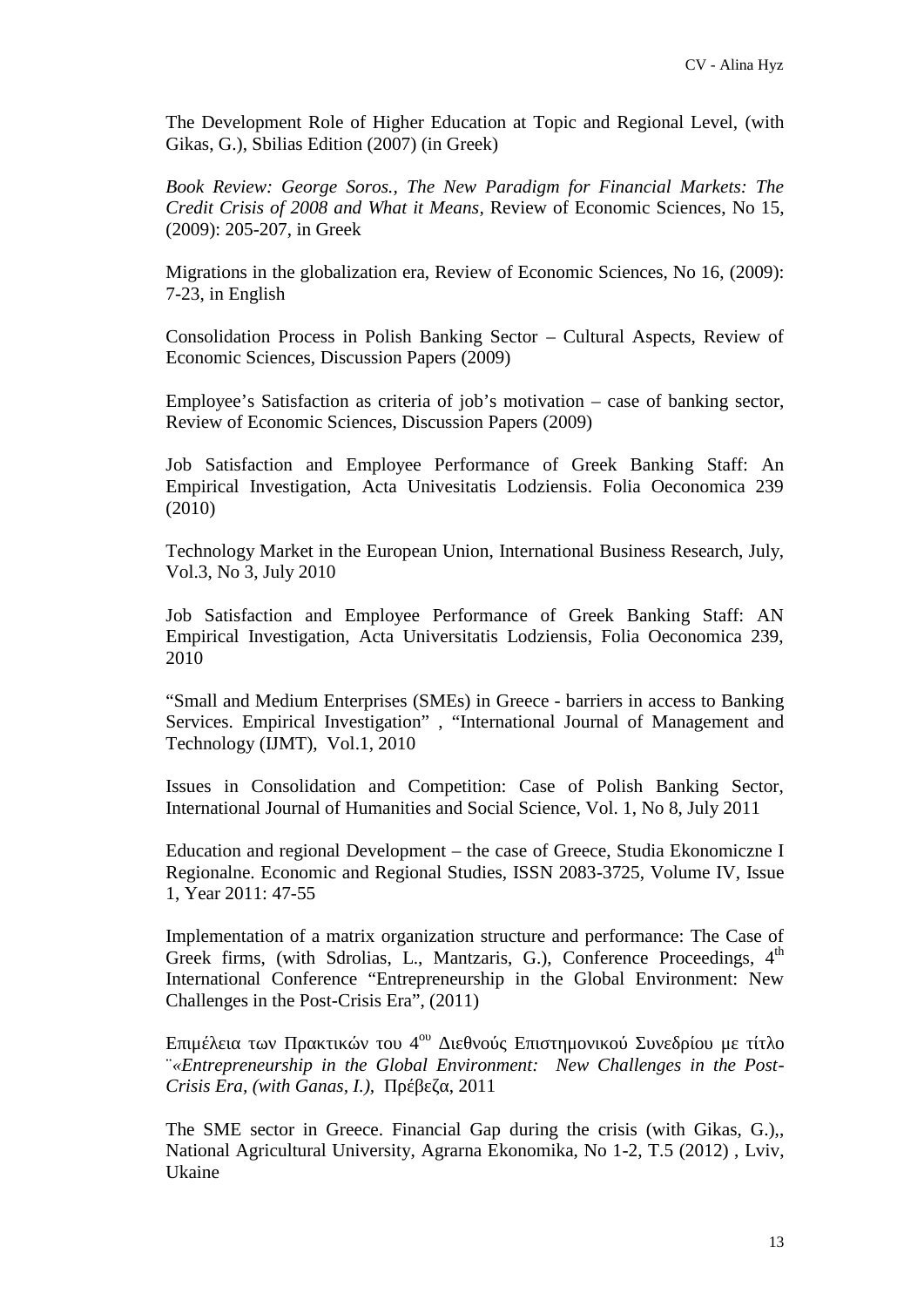Global Financial Crisis and Greek Debt Crisis , (with Gikas, G. and Tangkas, P.), Acta Universitatis Lodzendzis, Folia Oiconomika 273 (2012)

On the Greek Economic Crisis of 2009-2012: Fundamental Causes and Effects, Future Prospects from Greece and Eurozone (with Fragkos, Ch., Fragkos, C.), Acta Universitatis Lodziensis Folia Oeconomica 273 (2012)

Urban and rural nutritional standards in Greece: 1957-2008 (with Gikas, G., Sotiropoulos, I., Georakopoulos, A.), Problems of World Agriculture, Volume 12(XXVII) 2012, Number 3 (2012), University of Live Sciences, Warsaw

Screening and Risks of Information Asymmetry (with Babiak, R., Parlinska, M., Fragkos, Ch.), 3rd International Conference: quantitative and Qualitative Methodologies in the Economic & Administrative Sciences, Athens, Greece, 23- 24 May 2013

The Experience of Greece from its participation in the Eurozone (with Gikas, G., , Tangkas, P.), Management Insight. The Journal of Incisive Analysers, Vol. IX, No 1; June, 2013

Criteria Determining Optimal Porfolio Selection: A Case study (with Diakomihalis M., Gikas G.), American Journal of Economics and Business Administration, Vol. 5, Issue 4, 2013, pp. 120-128

Innovativeness of small and medium-sized enterprises in Greece. An empirical investigation, (with Gikas, G.), International Journal of Management Sciences, Vol. 3, No. 10, 2014, 830-837

Flexible working and Unemployment in Greece: An Analysis and Review of the Evidence, (with Karamanis, K.), International Journal of Academic Research in Business and Social Sciences, October 2014, Vol. 4, No. 10

Factors Affecting Entrepreneurs' Intention to Start a New Venture: An Empirical Study, (with Sahinidis, A., Vassiliou, E.), International Journal on Strategic Innovative Marketing, Vol.01 (2014)

The developments and trends of the agricultural sector in Greece, (with Papaelias, Th., Panagou, V.), Scientific Journal Warsaw University of Life Sciences – SGGW, Problems of World Agriculture volume 14 (XXIX), number 4, 2014: 108–115

Inventory Management and SMEs' Performance before and during the Period of Financial Constraints in Greece: An Empirical Analysis, (with Ganas, I.), International Journal of Research in Management, Science & Technology, Vol. 3, No. 3, August 2015, pp. 9-16

Factors Influencing the Accounting and Finance Undergraduate Department Choice in Greece, (with Diakomihalis, M., Gikas, G.), International Journal of Education Economics and Development, International Journal of Education and Development, Vol. 6, No. 3, 2015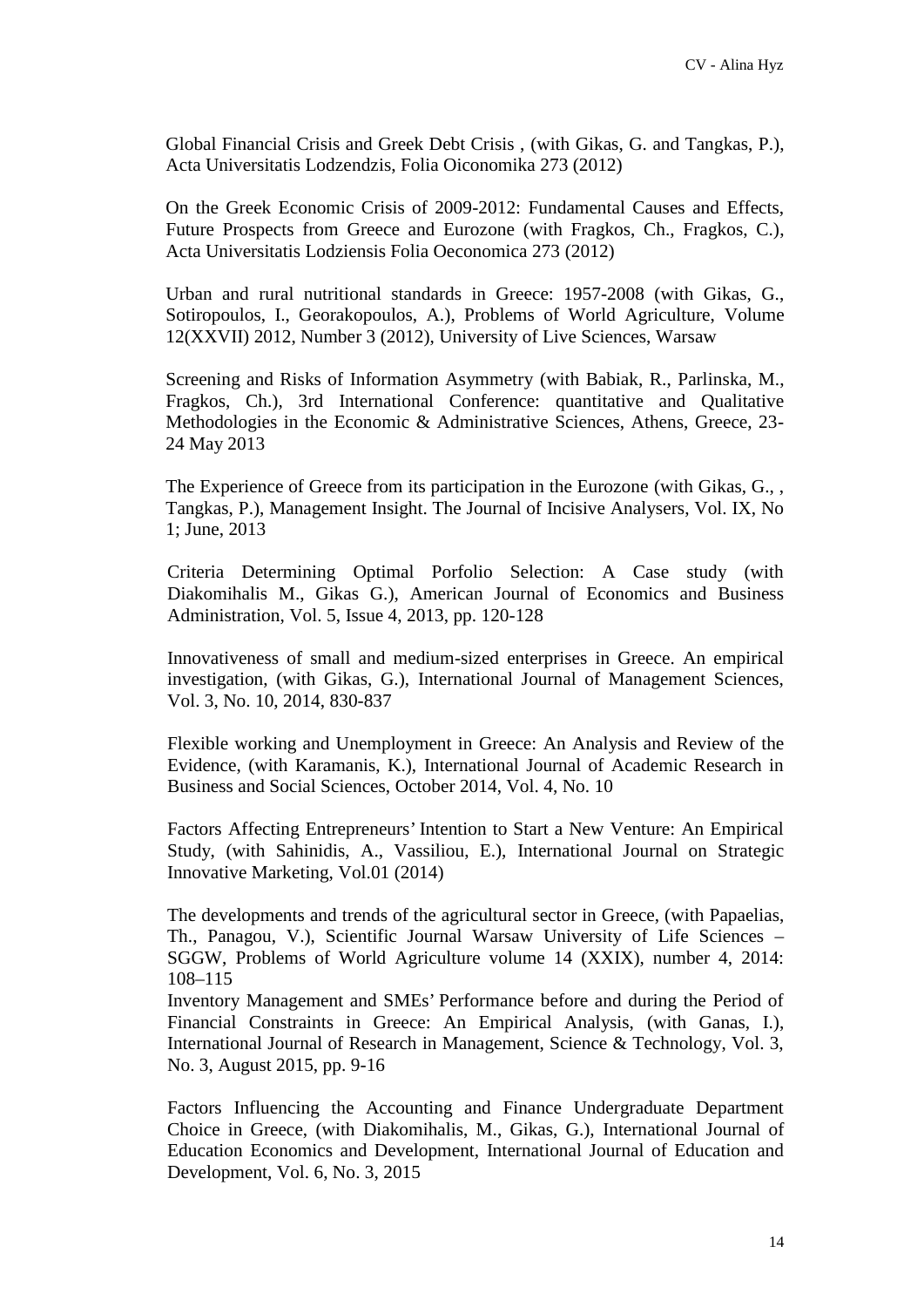Integration of Greek and Polish Equity Market with the Euro Area Equity Market. Comparative Analysis, (with Bukowski, S.), Central European Review of Economics & Finance, Vol. 9, 2015, No. 3, pp. 5-25

"A New Growth Model for the Greek Economy: Requirements for Long-Term Sustainability", Chapter 19: Karamanis, K., Hyz, A., How Flexible Working Influence Unemployment? Evidence from Greek Labour Market, Published by Palgrave MacMillan, 2016

### **PAPERS PUBLISHED IN CONFERENCE PROCEEDINGS (SELECTIVELY)**

"*Research and Technological Development as the Main Factor of the increase of the Competitiveness of the Region", Conference Proceedings* , 1st International Conference "Prospects of Development of the Less Developed Regions of Europe", Preveza, (2001): 433-450, in Greek

*Competitiveness and Technology Research in the Regions of European Union*, (with Makrygennis, G.) Conference Proceedings, International Conference, University of Lodz, Poland, 2001: 207-216, in English

*Regional Development in the European Union and the Problem of Interregional Migration*, (with Gikas, G.) in: Integration Processes in the World Economy. Poland in the European Union,  $5<sup>th</sup>$  International Conference, University of Lodz, Poland, (2003): 47-59, in English

*The Creation of Information Society in Poland*, 2nd International Conference "Enlarged Europe and Regional Development", Department of Accounting, Technological Educational Institute of Epirus, (2004): 595-603, in English

*Regional Development in the European Union and the Problem of International Migration*, "Economic and Financial Issues in an Enlarged Europe", 4<sup>th</sup> Annual Meeting of the European Economics and Finance Society, May 19-22, 2005, Coimbra, Portugal

*Migration Flows in Greece: Causes and Consequences*,(with Pappas, K.), International Conference, Poland on the European Market. World Economy in XXI century, University of Lodz, Poland, 24-25 October 2005

*"The Role of the Higher Educational Institute in the Regional Development",* Congress "Education and Networks", Department of Teleinformatics and Management, Technological Educational Institute of Epirus, 14 December 2005

*The Impact of Migration on Local Labour Market and Infrastructure in Greece*, *(with Pappas, K.),* 3 rd International Conference "Education and Economic Development", pp. 501-512, Technological Educational Institute of Epirus, Preveza, Greece, 2006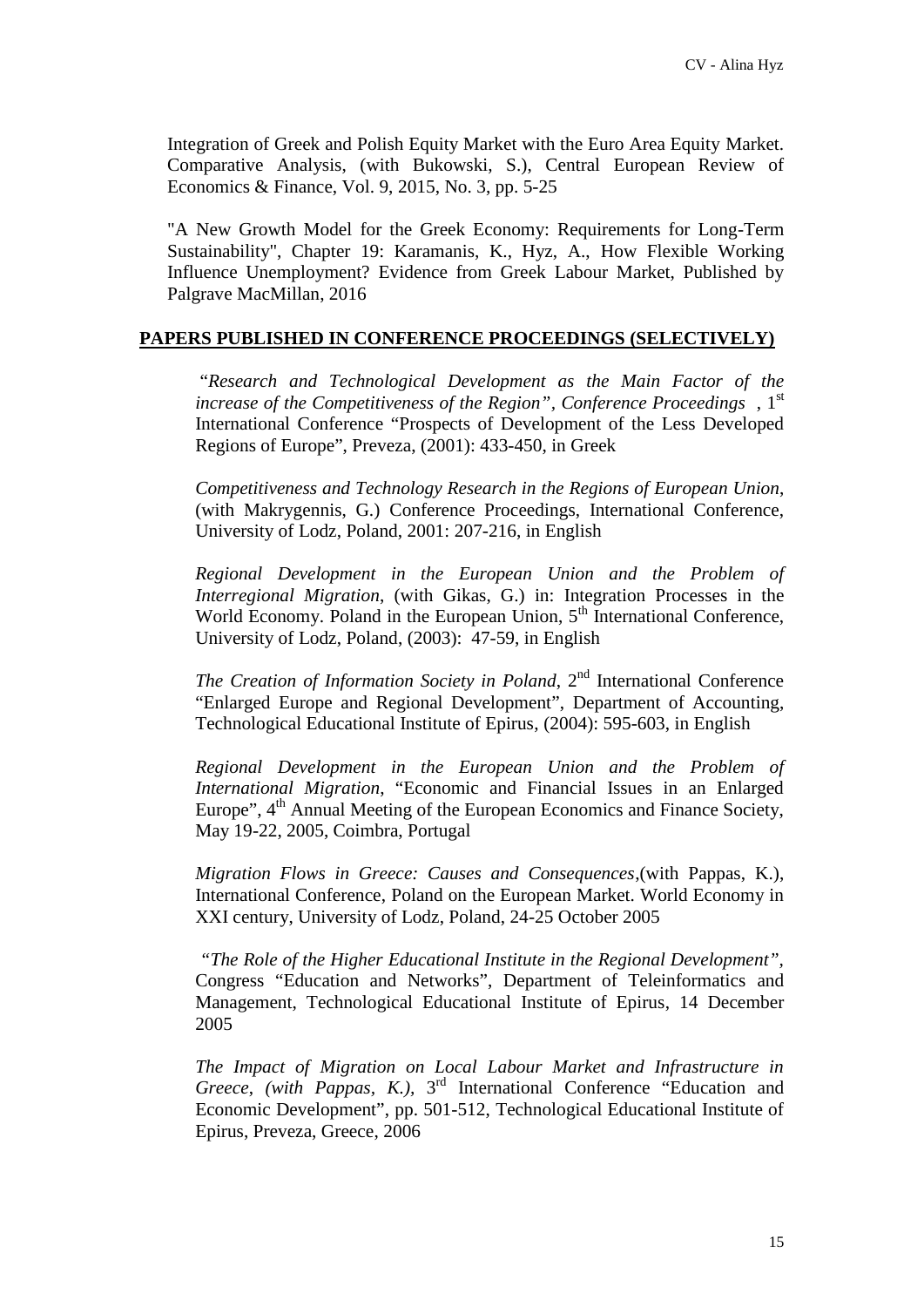Immigrants' Implications for Local Labour Markets in Rural Greece (with Pappas, C., Papadopoulos, A.), 46<sup>th</sup> Congress of the European Regional Science Association (ERSA), "Enlargement, Southern Europe and the Mediterranean", August  $30<sup>th</sup>$  – September  $3<sup>rd</sup>$ , 2006, Volos, Greece, University of Thessaly – Department of Planning and Regional Development and the Greek Section of ERSA

The Development of SME sector in Poland and New Instruments of Financing, (with Gikas, G.), 2<sup>nd</sup> International Conference on Business and Management Education, 17-20 November 2008, Bangkok 2008

Consolidation Process in Polish Banking Sector – Cultural Aspects, (with Gikas, G.), Conference's Proceedings, 2009 International Conference on Financial Theory and Engineering (ICFTE 2009), Dubai, UAE, Dec. 28-30, 2009

Technological Specialization and the International Competitive Position of the European Union's Enterprises", 6<sup>th</sup> International Strategic Management Conference, Beykent University, Turkey, St. Petersburg –Russia, July8-10, 2010,

## **TEXTBOOK**

Microeconomics, Textbook, Technological Educational Institute of Epirus (2000): 1- 195)

## **COMPUTING:**

|   | $\triangleright$ Operating Systems:             | WINDOWS, MS-DOS, UNIX, XENIX       |
|---|-------------------------------------------------|------------------------------------|
|   | $\triangleright$ Programming Languages:         | Turbo Basic<br>Pascal              |
|   | $\triangleright$ Word Processing:               | MS WORD, WORDPERFECT, CHI WRITER   |
| ➤ | Accounting:                                     | ORIZONTES of LOGIC and KEFALAIO of |
|   |                                                 | <b>UNISOFT</b>                     |
|   | $\triangleright$ Data Basis:                    | MS ACCESS, DBASE PLUS, PARADOX     |
|   | $\triangleright$ Presentation Programme:        | <b>MS POWERPOINT</b>               |
|   | $\triangleright$ Spreadsheets:                  | MS E CEL, LOTUS 1-2-3, QUATTRO     |
|   | $\triangleright$ Statistical Analysis Software: | <b>SPSS, STATGRAPHICS</b>          |
|   | WEB browser:                                    | INTERNET EXPLORER, NETSCAPE,       |
|   |                                                 | <b>EUDORA</b>                      |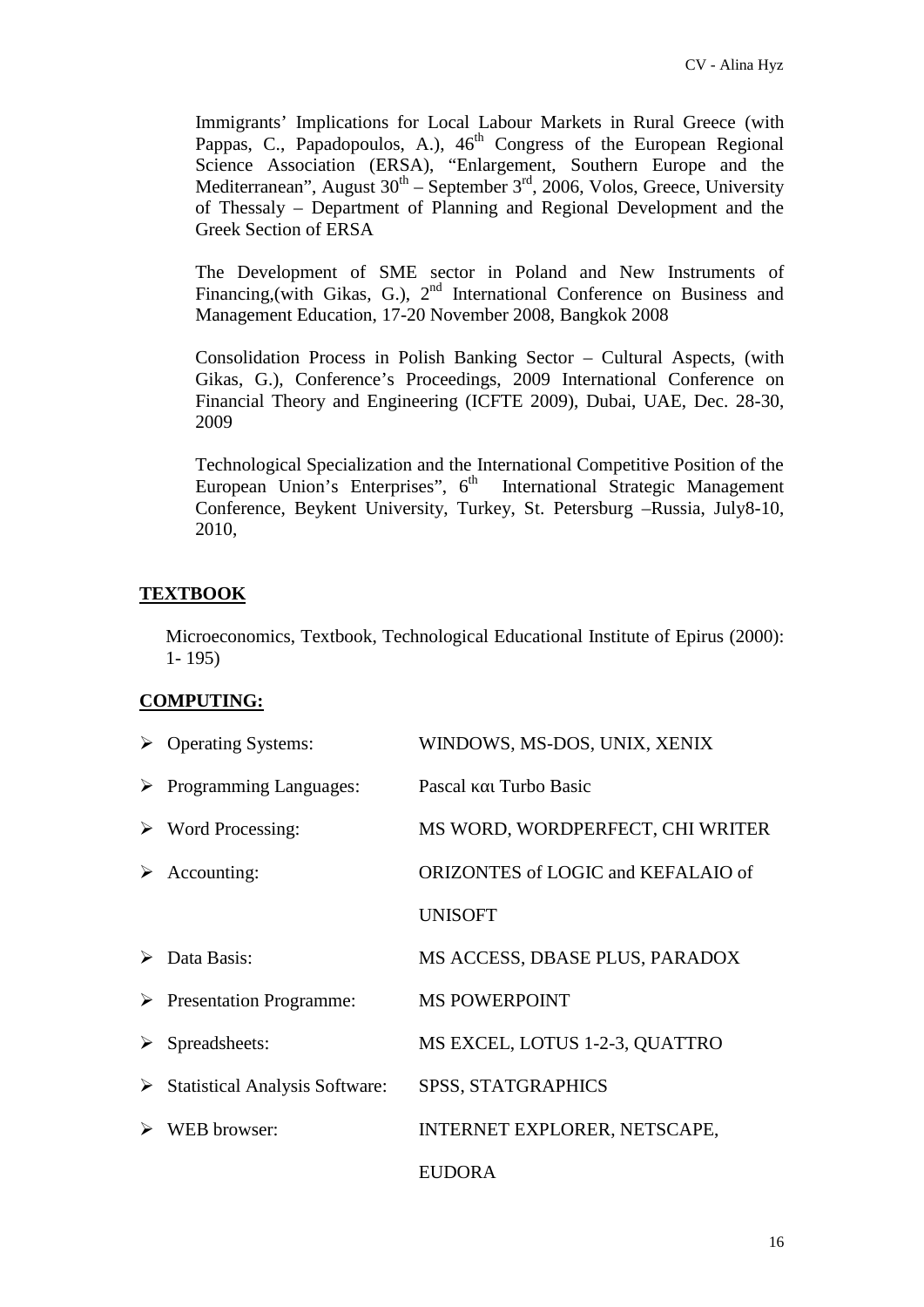### **ADDITIONAL:**

- $\triangleright$  Participation in the teaching staff mobility in the framework of the programme Erasmus – Socrates (academic years 2002/3, 2003/4, 2004/5, 2005/6, 2006/7, 2007/8, 2008/9, 2009/10, 2010/11, 2011/12, 2012/13, 2013/14, 2014/15, 2015/16)
- $\geq 28/07/2005 17/08/2005$  Asesoramiento, Tecnologia e Investigacion, S.L., Leonardo da Vinci Mobility project (EL/2005/EX-196 "Training of Instructors in the Administration with New Technologies"), San Sebastian, Spain
- Biographical note in database «Polish Scientists Abroad»
- Diploma of Certified Economic and Financial Analyst, Degree A, Hellenic Ministry of Environment and Public Works (03/1996)
- $\triangleright$  Member of Economic Chamber of Greece (05/1999)
- $\triangleright$  Member of the Diploma Supplement Committee of the Technological Educational Institute of Epirus (22.10.2002 - 30/8/2013)
- Academic Advisor, Hellenic National Academic Recognition Information Center (NARIC) (2009 till now)
- Committee Member and Tutoring Board Member of INTERNATIONAL SCHOOL OF FUNDRAISING AND PROJECT MANAGEMENT FOR TOURISM AND ICT", MINISTRY FOR DEVELOPMENT, TOURISM AND ICT", MINISTRY FOR DEVELOPMENT, COMPETITIVENESS AND SHIPPING, EUROPEAN UNION, ITALIAN REPUBLIC, APULIA REGION, TEI OF EPIRUS, UNIVERSITA DEGLI STUDI DI FOGGIA, UNIVERSITA DEL SALENTO, 15/10/2012
- Committee Member of Postgraduate programme «Master Universitario Internazionale di II Livello", Universita del Salento, Scuola Superiore ISUFI, 2008
- Committee Member of Postgraduate programme International Economic Relations, University of Lodz, 2009/2010; 2010/2011, 2011/2012
- $\triangleright$  Supervision of Theses at Postgraduate and Undergraduate Level (total number of postgraduate dissertations that have been prepared under my supervision is 84 (eighty four), while at the undergraduate level 65 (sixty five))
- $\triangleright$  Reviewer for evaluation of Operations in the frame of Practical Training and Entrepreneurships at the Greek Universities and Technological Educational Institutes, Agency of the Operational Programme "Education and Lifelong Learning", Ministry of Education, 2010
- $\triangleright$   $\rightarrow$  2012, State Scholarship Foundation, Ministry of Education Assessor of the State Scholarship Foundation for "Grant Scheme with individualized assessment process". Assessing applications for postgraduate